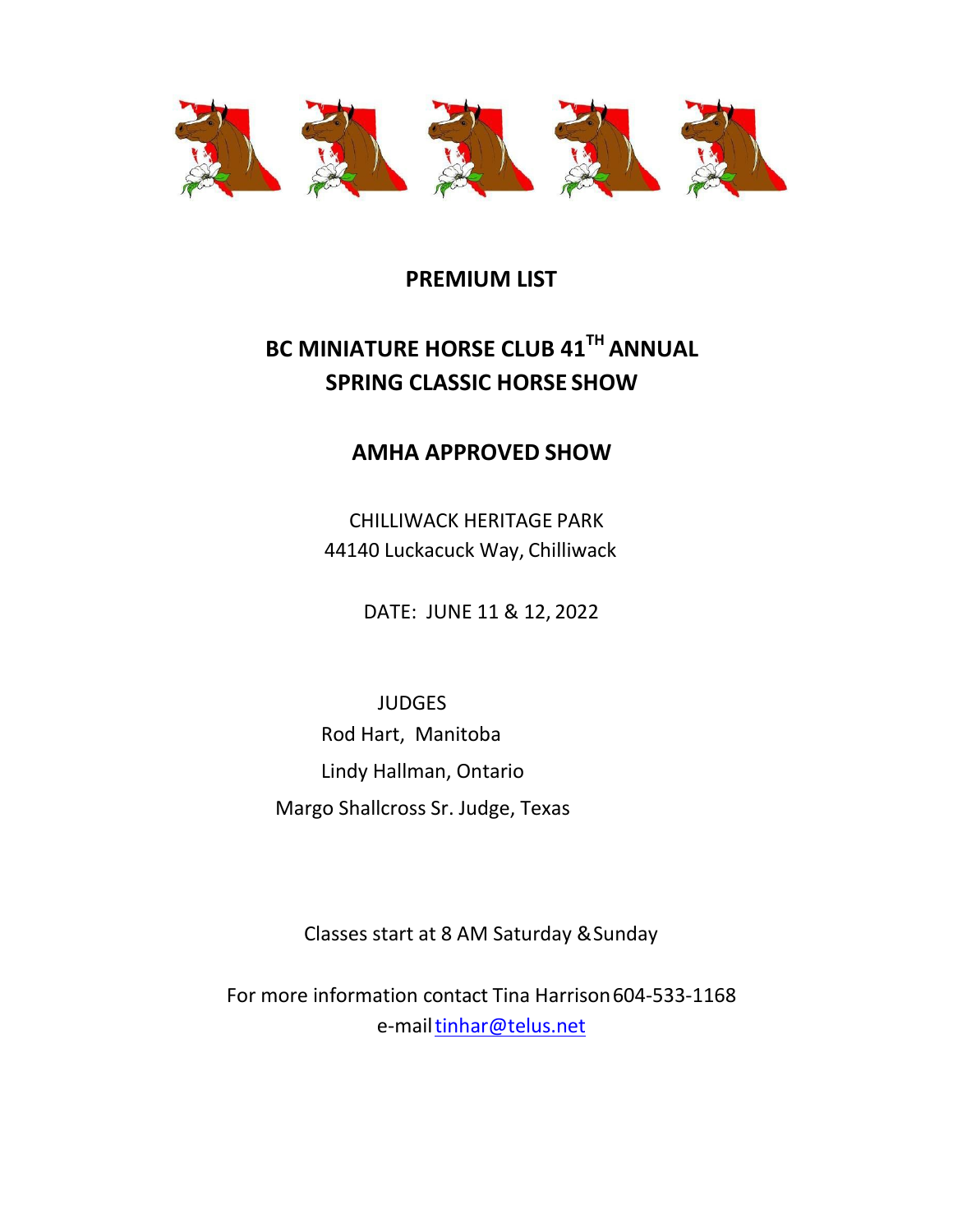### **SHOW STAFF**

|  | <b>TBA</b> |
|--|------------|
|  |            |
|  |            |
|  |            |
|  |            |
|  |            |
|  |            |

*A special thanksto all the many volunteers whose help and assistance are greatly appreciated*

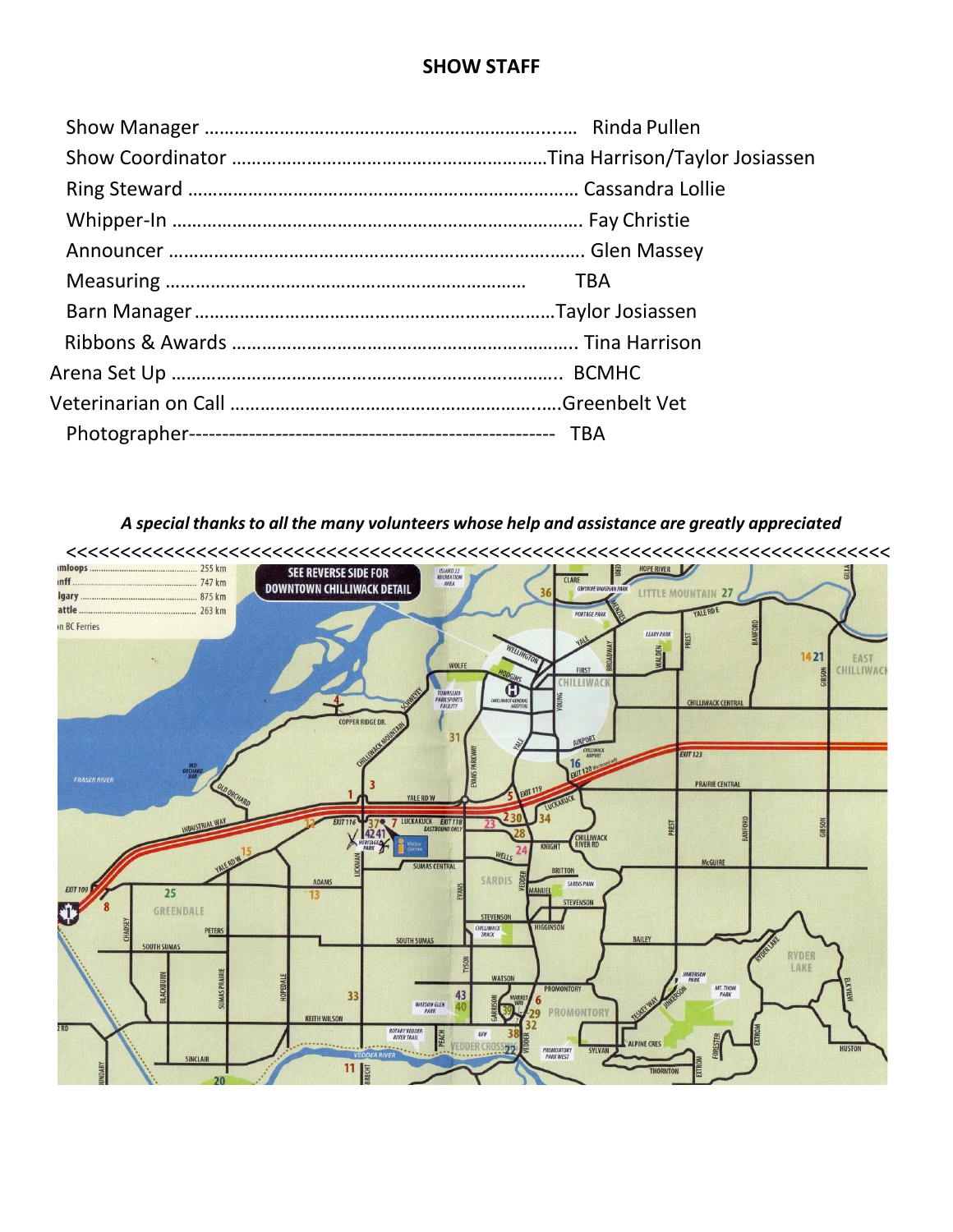#### **RULES ANDREGULATIONS**

- 1. Horses will be judged in accordance with the rules of AMHA. A copy of the rulebook may be found in the show office with the Show Manager.
- 2. Knowing the rules and regulations as well as the requirements of each class entered is each exhibitor's responsibility.
- 3. This AMHA sanctioned show is open to any horse registered with the AMHA whose exhibitor is able to prove valid registration.
- 4. Horses may not be shod. No pads, wedges, chains, weights, ankle boots, elastic bands, shackles or any other artificial appliances that enhance a horse's action will be allowed on the show grounds. No whips and/or crops are allowed in halter classes. Whips are not permitted in jumping or hunter classes.
- 5. For rules concerning Youth exhibitors and the exhibiting of stallions, please refer to the current year AMHA show rules.
- 6. Ribbons and all decorative appurtenances and stallion tack (excluding bits) are not allowed. Braids in mane and forelock are not allowed in halter, conformation, or performance classes. Only braiding of forelock for driving is allowed. Exception: Hunter and Jumper, Halter obstacle and obstacle driving where braiding of manes and tails is permitted.
- 7. No farm, individual or horse names may be displayed on exhibitor, horse or vehicle, except for the multiple hitch or draft harness classes.
- 8. The use of stimulants or depressants or any drug affecting the showing of a horse in halter or performance is strictly forbidden. Exception: therapeutic medication necessary for treatment of illness orinjury.
- 9. Any horse showing evidence of the use of ginger or other irritants to produce a higher tail carriage than normal shall be disqualified.
- 10. No person shall alter, change, or attempt to hide or enhance the natural color of the body including legs of a horse by dye, bleach or paint. This rule does not preclude a person from enhancing the natural color of the mane and tail by artificial color. Hoofs may be colored.

JUDGES EVALUATION CARDS will be available in the show office and may be completed on a voluntarybasis.

#### **LEASED HORSES OR PENDING REGISTRATIONNUMBERS**

If a horse has been leased by an exhibitor and is to be shown in Amateur classes, it is the exhibitor's obligation to provide written verification from the AMHA office that the lease is on file. It is also the responsibility of the exhibitor to provide written verification from the AMHA office as to pending registration number for a horse that has not been issued papers. If due to time constraint, the exhibitor is unable to provide written verification for either of these cases, the show management will attempt to obtain verbal verification by phone from the AMHA office during regular business hours. It is understood that the exhibitor will be charged \$10.00 per call. These charges are payable prior to receiving entry numbers. NO LEASED HORSE TO BE SHOWN IN AMATEUR CLASSES NOR WILL A HORSE PENDING REGISTRATION BE SHOWN UNDER ANY CIRCUMSTANCES WITHOUT WRITTEN VERIFICATION OR DIRECT VERBAL VERIFICATION BY THE SHOW MANAGEMENT FROMAMHA.

#### **GATE RULE**

It is the goal of the management that this show presents miniatures in the best light possible, be entertaining to those who have come to watch the event, and expediently move through the class schedule for the exhibitors. It is the responsibility of the exhibitors to be aware of the progress of classes and be prepared to enter the ring promptly when a class has been called without prior public notice. Once a class is called and the gate is opened to enter, the gate will be closed after two minutes has elapsed from the time the first horse and exhibitor enters the ring. If sufficient entries warrant, the gate may remain open until the last horse and exhibitor enters the ring as long as there is continuous flow of entries into the ring. ANNOUNCEMENTS TO BARN AREAS ARE A MANAGEMENT COURTESY, NOT MANDATORY. ALL GATE HOLDS MUST BE REQUESTED AT THE WHIPPE R-IN AT LEAST 4 CLASSES IN ADVANCE OF THE REQUESTEDHOLD.

#### **CONDITION OF ENTRY**

Every horse entered for competition will be under the control of the horse show management, but the horse show management will, in no case, be responsible for any loss or damage that may occur, and it shall be a condition of entry that each exhibitor shall hold the Horse Show, the Show management, the BC Miniature Horse Club and the Arena facility, Tourism Chilliwack Inc. and the City of Chilliwack harmlessfor any loss or accident to his/her horses, or equipment which may occur from sickness, fire or otherwise.

#### **ENTRY PROCEDURE**

Entries must be on the official entry forms for this show. Entry forms may be photocopied for use. Fill out the necessary information for each horse entered, sign and send completely filled out entry form along with all required fees. NO NUMBERS WILL BE RELEASED WITHOUT FULL PAYMENT OF ALL FEES. If entry forms are postmarked on or before the closing date of entries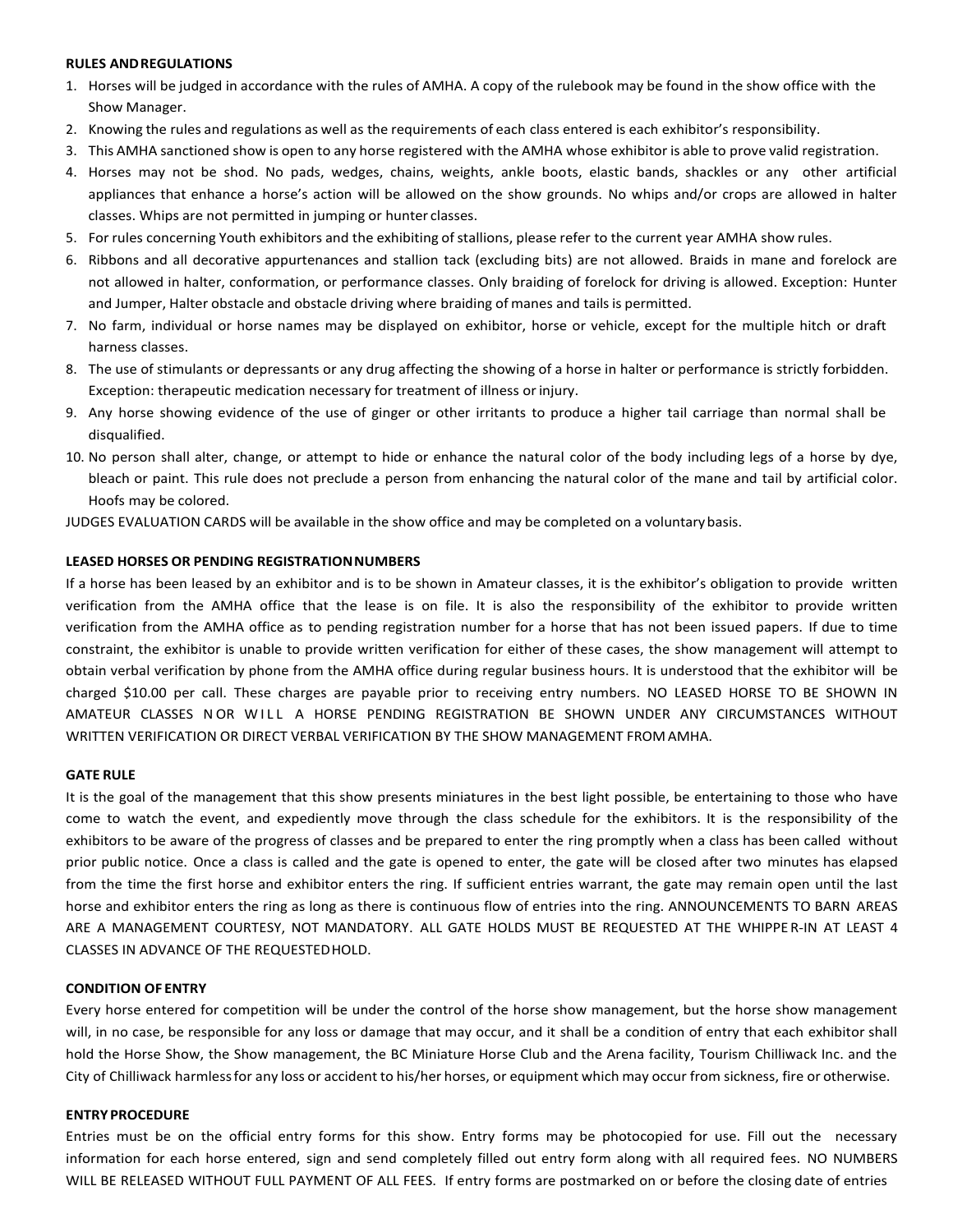and are properly filled out, there will be no additional penalties. NO ENTRIES WILL BE ACCEPTED OVER THE PHONE. On any entry to be shown in any class, the exhibitor must use the complete name and number of the animal as it is shown on the horse's registration certificate. A PHOTOCOPY OF BOTH SIDES OF THE REGISTRATION PAPERS MUST ACCOMPANY THE ENTRY FOR EACH HORSE AND WILL NOT BE RETURNED. Exhibitors are responsible for their own errors and those of their agents in preparation of entry forms. ALL SENIOR STALLIONS ARE REQUIRED TO PRESENT A CERTIFICATE OF VETERINARY INSPECTION FOR CRYPTORCHIDISM TO SHOW MANAGEMENT PRIOR TO ENTERING. Forms are available from AMHA.

#### **AMATEUR CLASSES AND YOUTHCLASSES**

In order for an individual to enter amateur classes, he/she must qualify for amateur status as defined by the current AMHA show rules and have a valid amateur card issued by AMHA. The amateur card number must be placed in the appropriate space on the entry form, please also include a copy of the card with your entries. Applications for amateur and youth cards will be available at the horse show office for exhibitors who have not been issued a card and plan on showing in amateur/youth classes at this show, mark pending in the space requesting your card number. You will be asked to complete an application for amateur/youth status prior to being issued entry numbers at the show. Amateur cards are \$10.00 US to AMHA members, \$50.00 US for non-members. Youth cards are \$10.00 US. All horses shown in amateur classes must be either owned or leased by the exhibitor as defined in the current year AMHA show rules. If the registration papers do not show the exhibitor or family as owner of record a written verification of a lease from the AMHA must accompany the entry in order to allow the horse and exhibitor to compete in amateur classes. THE FLAT FEE FOR A YOUTH AND HORSE TEAM REFERS TO YOUTH CLASSES ONLY.

#### **POST ENTRIES – ADDING CLASSES – LATEFEES**

After the closing date for entries, a post entry fee of \$10.00 may be added. Post entries or adding classes will be accepted up to 3 classes prior to the class entering the ring provided that the horse is determined to be eligible for entry. Post entries made for the first 4 classes each morning will be accepted up to one half hour prior to the first class entering the ring. POST ENTRIES MADE DURING THE SHOW MUST BE MADE AT THE SHOW OFFICE AND WILL NOT BE ACCEPTED UNLESS ACCOMPANIED BY

FULL PAYMENT. An entry authorization will be issued at the show office and must be presented to the whipper-in prior to entering the ring. Management reserves the right to accept entries for unfilled classes after the closing date at the regular fee.

#### **SCRATCHED CLASSES –REFUNDS**

No entry fees will be returned without a Veterinary Certificate as to the unsoundness of the entered horse. This must be presented to the show secretary before the first class in which the entry is to be shown. Failure to show a horse that has been entered constitutes a forfeiture of entry fees. Refunds will be mailed to exhibitors after the conclusion of the show.

#### **AWARDS**

All classes have ribbons to  $6^{th}$  place. Championship classes have ribbons for Grand & Reserve. Supreme halter class will have ribbon and Trophy or Award. Exhibitors will have the option of choosing to keep their  $1^{\text{st}}$  to  $6^{\text{th}}$  place ribbons or to exchange them at the gate for a token redeemable for \$.50 at the show office at the end of the show.

#### **MEASUREMENT**

No miniature horse may exceed 34" in height. Horses must be measured and qualify for their height classification or age to receive and entry number and compete. All measuring will take place on the show grounds in a designated area. MEASURING WILL BE FRIDAY JUNE  $10^{TH}$  FROM 7 PM UNTIL 8:30 PM (time permitting due to ongoing AMHR show) AND FROM 7 AM UNTIL 8:30 AM JUNE  $11<sup>TH</sup>$  measuring on the 12th by appointment only. If it is necessary to measure outside of these times special arrangements may be made at the show office.

#### **SCHEDULE OF SHOWFEES**

| Regular class entryfee | \$25.00 per class                                                                            |
|------------------------|----------------------------------------------------------------------------------------------|
| Youth class entry fee  | \$12.00 per class OR a special flat fee of \$50.00 per horse/youth team (Youth classes only) |
| Novice class fee       | \$12.00 per class                                                                            |
| Costume class          | <b>FREE</b>                                                                                  |
| Stall fee              | \$100.00 for the weekend (starts at noon Thursday until show ends on Sunday)                 |
| Tack room fee          | \$80.00 for the weekend                                                                      |
| AMHA fee               | \$9.00 per horse                                                                             |
| <b>RV</b> parking      | \$35.00 per night with hookup and 20.00 per night without hookup payable on stalling form    |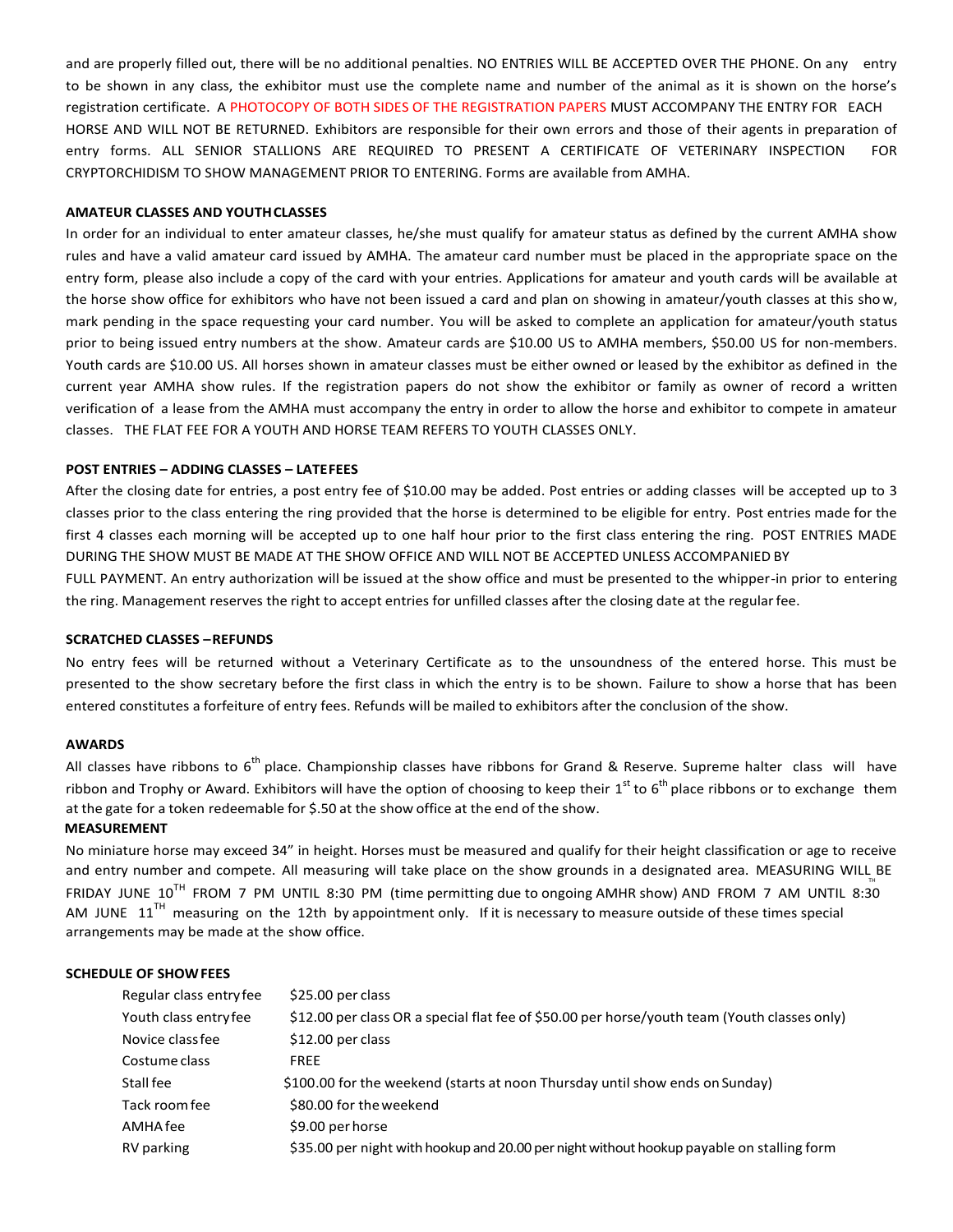#### **NOTE SEPARATE FORM FOR STALLING AND RV PARKINGFEES.**

Please make all cheques or Canadian money orders payable to BCMHC.

#### **STABLING**

Stalls occupied by horses will be available at \$100.00 each and if occupied by feed or tack at \$80.00 each for the weekend which starts at noon on Thursday and ends when the show ends on Sunday. Stalls will be available for Friday only at \$50.00 for horses and tack at \$30.00 per stall. Stalls will be available for Saturday & Sunday only at \$75.00 for horses and \$55.00 for tack per stall. Bedding will be supplied at one bale of shavings per stall and more shavings will be available at a cost of \$10.00 each. No nails or screws or staples are to be used in or around stalls. NO DUCT TAPE! Use clear hockey tape only to attach anything!! Stalls will be assigned in the order that entries are postmarked. If all stalls are reserved prior to receiving your stall reservation, show management will attempt to notify you of this situation by phone prior to the show. Anyone arriving earlier than 8 AM on Thursday will have to make arrangements with the facility. No stalls available after Sunday night.

#### **LUNCH AND DINNERBREAKS**

No specific breaks have been scheduled in this show. Lunch breaks will be determined by the show management and announced to exhibitors. If the show management and Judges determine that the show on either evening will extend substantially beyond 6:00 PM, a one hour dinner break will be called at theirdiscretion.

#### **A POTLUCK DINNER WILL BE HELD AFTER THE CLASSES ON SATURDAYNIGHT please join us !!**

#### **LODGING**

Best Western Rainbow Country Inn – Closest hotel 0.26 miles 604-795-3828 Hampton Inn & Suites – 0.34 miles 877-868-3385 Travelodge Hotel 1.74 miles 800-504-5883 Coast Chilliwack Hotel 2.81 miles 877-868-3385

RV parking with hook up is available at \$35.00 per night with hook up and \$20.00 per night without hook up. Payable on entry form.

PLEASE NOTE: ANIMAL ABUSE WILL NOT BE TOLERATED AT THIS SHOW. IF REPORTED IT WILL BE INVESTIGATED AND IF VERIFIED, YOU WILL BE DISQUALIFIED FROM THISSHOW.

#### **CLASSDESCRIPTIONS**

These descriptions are designed specifically to provide a general understanding of various terms and descriptions used in relation to this show. They are provided to assist newcomers and spectators gain a basic awareness of the criteria for various classes. They are in no way intended to supersede, replace, or be used in lieu of the official rules related to showing. For specific definitions ad rule statements, refer to the current AMHA show rules.

**HALTER:** Horses to be shown in hand at a walk and a trot. Horses are shown with all four feet flat on the ground and square or at least one front and rear cannon bone perpendicular to the ground. Stretched horses are to be penalized. Transmissible weakness or unsoundness is to be penalized. In the case of two animals being judged equal, the higher placement shall be awarded to the smaller animal.

**HALTER CHAMPIONSHIPS:** Championship classes shall include the first and second place winners from the appropriate age and height divisions. The champions will be selected from the first place winners in a given division, the second place winner from the class providing the champion and the other first place horses will be eligible for reserve champion.

**SUPREME HALTER HORSE:** This individual is selected from among the champions of the various divisions: Junior Champion Mare and Stallion, Senior Champion Mare and Stallion, and Junior and Senior ChampionGelding.

**SHOWMAN SHIP:** Classes in which the exhibitor is judged based on the manner in which the animal is shown, groomed and fitted. The conformation traits of the horse are not a factor in these classes. Hats, boots and gloves are mandatory.

**HALTER OBSTACLE:** These are classes where the horse is shown in hand and the animal is judged 100% on the manner of its performance through the course. Horses must be TWO years old or older.

**OBSTACLE DRIVING:** Similar to halter obstacle with the exception that the animal is driven through a course hitched to a cart. The cart must be a two or four wheeled vehicle with a basket. Horses must be THREE years old or older.

**HUNTER:** Horses are judged on their style, manners and way of going over the fences. Exhibitors are not allowed to go over the jumps and whips are not permitted. Horses in this class must be THREE years old or older. Jumps are to be a minimum height of 18" and a maximum of24".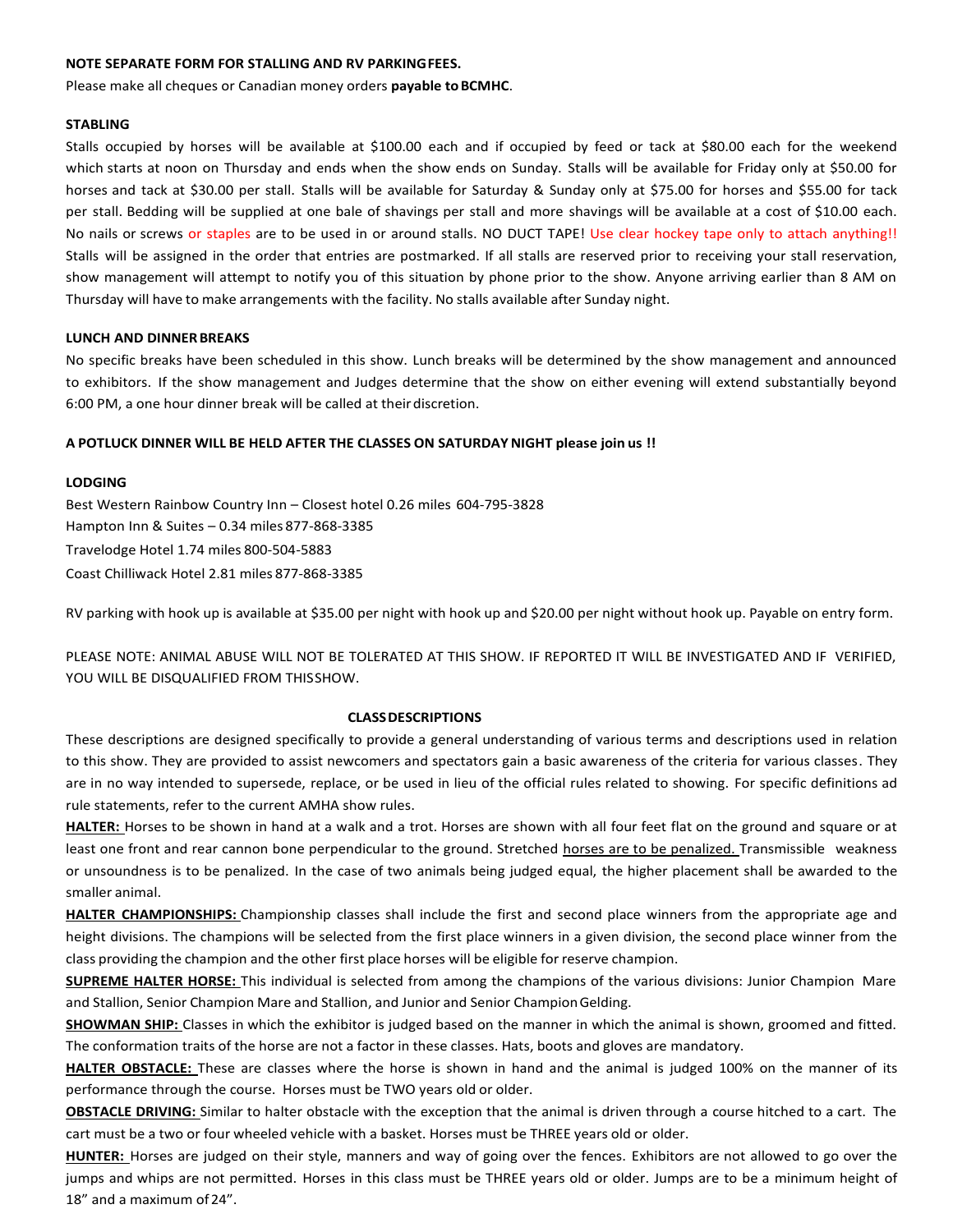**JUMPER:** Horses are judged on accumulated faults. Jump offs are to occur for first place only, jump offs will be held and the course raised. Minimum height for first round is 18" and maximum height is 32". Exhibitors may go over the jumps with the horse but whips are not permitted. Horses in this class must be THREE years old or older.

**ROADSTER:** Horses are to be shown with a stirruped bike and no basket. Horses are to be THREE years old or older. The exhibitor is dressed in racing silks. Horses are shown at 3 speeds, the slow trot, the road gait, and at a full extended drive on trot. Horses are not asked to rein back. Horses enter the arena clockwise at the jog trot.

**SINGLE PLEASURE DRIVING:** Horses shown in these classes are THREE years old or older. Horses are shown in two wheeled vehicles with basket in Open Pleasure Driving and Youth Pleasure Driving. Four wheeled vehicles may be used in all other pleasure driving classes. Horses are shown both ways of the arena and judged at the walk, collected trot and working trot. Horses enterthe ring counter clockwise at the collected trot. Horses should stand quietly and rein back. Gaits of horses in pleasure driving classes should be natural and not artificially enhanced. No cross entries are permitted with any Country or Classic Pleasure driving classes. **COUNTRY PLEASURE DRIVING:** Age and vehicle requirements and entry in the arena are the same as in single pleasure driving. Horses are to be shown at a walk, pleasure trot and working trot. No cross entries are permitted with any Single or Classic Pleasure drivingclasses.

**CLASSIC PLEASURE DRIVING:** The ideal classic pleasure driving horse shall be shown with light contact on the reins at all times. Ideally neck carriage should remain low and head set by horse being on the bit and face perpendicular to the ground. Stride should be sweeping and ground covering. Attitude and manners are paramount. No cross entries are permitted with any Single or Country Pleasure drivingclasses.

**YOUTH CLASSES:** Open to anyone 18 years or under as of January 1 of the current year. For specific rules relating to youth showing stallions, refer to AMHA show rules. All youth must have a current AMHA youth membership card. Application forms for youth cards will be available at the showoffice.

**COLOR CLASSES:** Horses are to be judges 80% on color and 20% on conformation. Horses in color classes are circled both ways of the ring to provide judges an opportunity to view both sides of the animals. Multi colors are open to Pinto and Appaloosa ma rked horses. Solid color classes are open to all non-patterned colors.

**NOVICE CLASSES:** Open to any exhibitor 19 years of age or older who has not received 3 first place ribbons in approved AMHA classes of that type having 3 or more horses. The ribbons won refer to the exhibitor and not the horse. Therefore an exhibitor can use a highly successful horse as long as that person has not received 3 first place ribbons in that specific kind of class. A person is eligible to show in novice performance classes, even though they may not be qualified to show as a novice in halter classes.

**AMATEUR CLASSES:** Open to any individual who is no longer eligible to show in youth classes and has not shown, judged, instructed, trained or assisted in training a horse or another person for pay within the last 5 years. In order to show a horse in amateur classes the horse must be either owned or leased by the exhibitor or the exhibitor's family prior to being shown. All leases must be on record with AMHA prior to the show date. In order to show in amateur classes the exhibitor must show proof of amateur status by presenting or applying for an amateur card at the show prior to entering the ring. Applications will be available at the showoffice.

**OPEN CLASSES:** These classes are open to all competitors.

**SENIOR HORSES:** For the purpose of this show, senior horses are animals which are 3 years of age or older. Senior horses compete in halter classes based on their height. There are 4 height groupings in the senior division, 28" and under, over 28" to 30", over 30" to 32" and over 32" to34".

**JUNIOR HORSES:** Junior horses are animals that are no more than 2 years of age. In halter classes junior horses compete against each other based on their ages and height. Classes are for weanlings, yearlings and 2 year olds.

**LIBERTY:** Liberty is demonstrating the natural beauty of the miniature horse. Horses are to be judged on style, grace, animation, gaits, presence, music and suitability and ease of catching. The horse's halter is removed and then the horse is allowed to work at liberty for 1 % minutes. The exhibitor and an assistant are allowed in the arena during this period. Additional assistance from outside the arena will result in disqualification of the horse. All horses shown in liberty class are at least ONE year old. Whips are permitted but the horse cannot be touched after the halter is removed. After the liberty period the exhibitor (the handler with the number on their back) has 1 ½ minutes to catch and halter the horse. Music is required for this class. A cassette tape pre-set to the appropriate song or CD will need to be supplied to the show management before the class starts.

**VERSATILITY:** The horse will be shown first in driving (either Single or Country or Classic), then shown in halter and then shown as a hunter. Horses do not leave the arena between divisions. All three divisions count equally. Horses must be THREE years of age or older. Only one assistant will be allowed in the arena only for the heading and unharnessing of the horse. Exhibitor and assistant must be properly attired. There is a two minute time limit to unharness and remove cart from the arena. Failure to do so will result in disqualification. For complete rules see AMHA rule book.